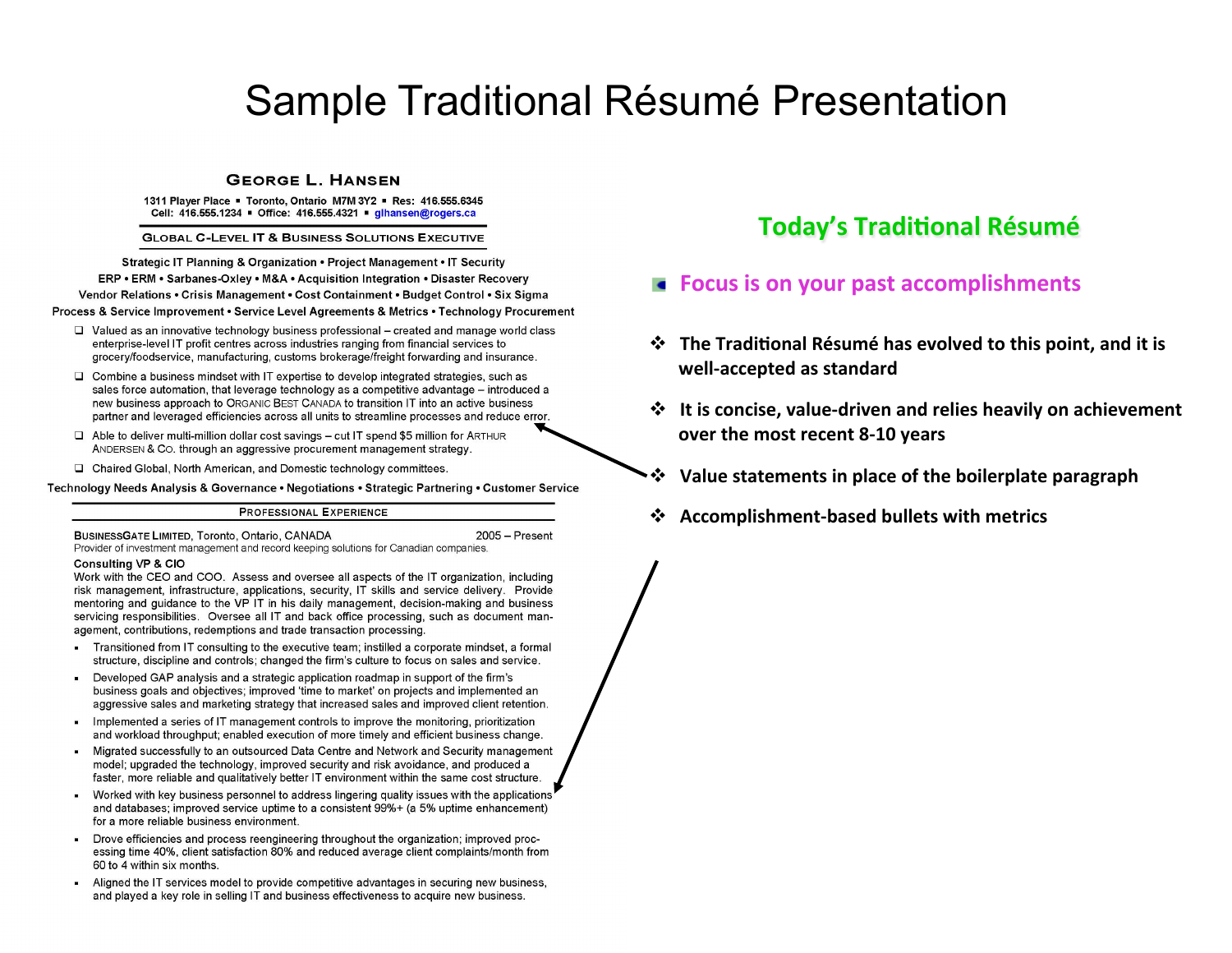## **GEORGE L. HANSEN**

**1311 Player Place** § **Toronto, Ontario M7M 3Y2** § **Res: 416.555.6345 Cell: 416.555.1234** § **Office: 416.555.4321** § **glhansen@rogers.ca**

#### **GLOBAL C-LEVEL IT & BUSINESS SOLUTIONS EXECUTIVE**

**Strategic IT Planning & Organization • Project Management • IT Security ERP • ERM • Sarbanes-Oxley • M&A • Acquisition Integration • Disaster Recovery Vendor Relations • Crisis Management • Cost Containment • Budget Control • Six Sigma**

#### **Process & Service Improvement • Service Level Agreements & Metrics • Technology Procurement**

- $\Box$  Valued as an innovative technology business professional created and manage world class enterprise-level IT profit centres across industries ranging from financial services to grocery/foodservice, manufacturing, customs brokerage/freight forwarding and insurance.
- $\Box$  Combine a business mindset with IT expertise to develop integrated strategies, such as sales force automation, that leverage technology as a competitive advantage – introduced a new business approach to ORGANIC BEST CANADA to transition IT into an active business partner and leveraged efficiencies across all units to streamline processes and reduce error.
- $\Box$  Able to deliver multi-million dollar cost savings cut IT spend \$5 million for ARTHUR ANDERSEN & CO. through an aggressive procurement management strategy.
- □ Chaired Global, North American, and Domestic technology committees.

#### **Technology Needs Analysis & Governance • Negotiations • Strategic Partnering • Customer Service**

#### **ENABLING ORGANIZATIONS TO EXCEL**

## **BUSINESSGATE LIMITED, Toronto, Ontario, CANADA 2005 – Present**

Provider of investment management and record keeping solutions for Canadian companies.

## **Consulting VP & CIO**

Work with the CEO and COO. Assess and oversee all aspects of the IT organization, including risk management, infrastructure, applications, security, IT skills and service delivery. Provide mentoring and guidance to the VP IT in his daily management, decision-making and business servicing responsibilities. Oversee all IT and back office processing, such as document management, contributions, redemptions and trade transaction processing.

- ¡ Transitioned from IT consulting to the executive team; instilled a corporate mindset, a formal structure, discipline and controls; changed the firm's culture to focus on sales and service.
- Developed GAP analysis and a strategic application roadmap in support of the firm's business goals and objectives; improved 'time to market' on projects and implemented an aggressive sales and marketing strategy that increased sales and improved client retention.
- Implemented a series of IT management controls to improve the monitoring, prioritization and workload throughput; enabled execution of more timely and efficient business change.
- Migrated successfully to an outsourced Data Centre and Network and Security management model; upgraded the technology, improved security and risk avoidance, and produced a faster, more reliable and qualitatively better IT environment within the same cost structure.
- Worked with key business personnel to address lingering quality issues with the applications and databases; improved service uptime to a consistent 99%+ (a 5% uptime enhancement) for a more reliable business environment.
- Drove efficiencies and process reengineering throughout the organization; improved processing time 40%, client satisfaction 80% and reduced average client complaints/month from 60 to 4 within six months.
- Aligned the IT services model to provide competitive advantages in securing new business, and played a key role in selling IT and business effectiveness to acquire new business.